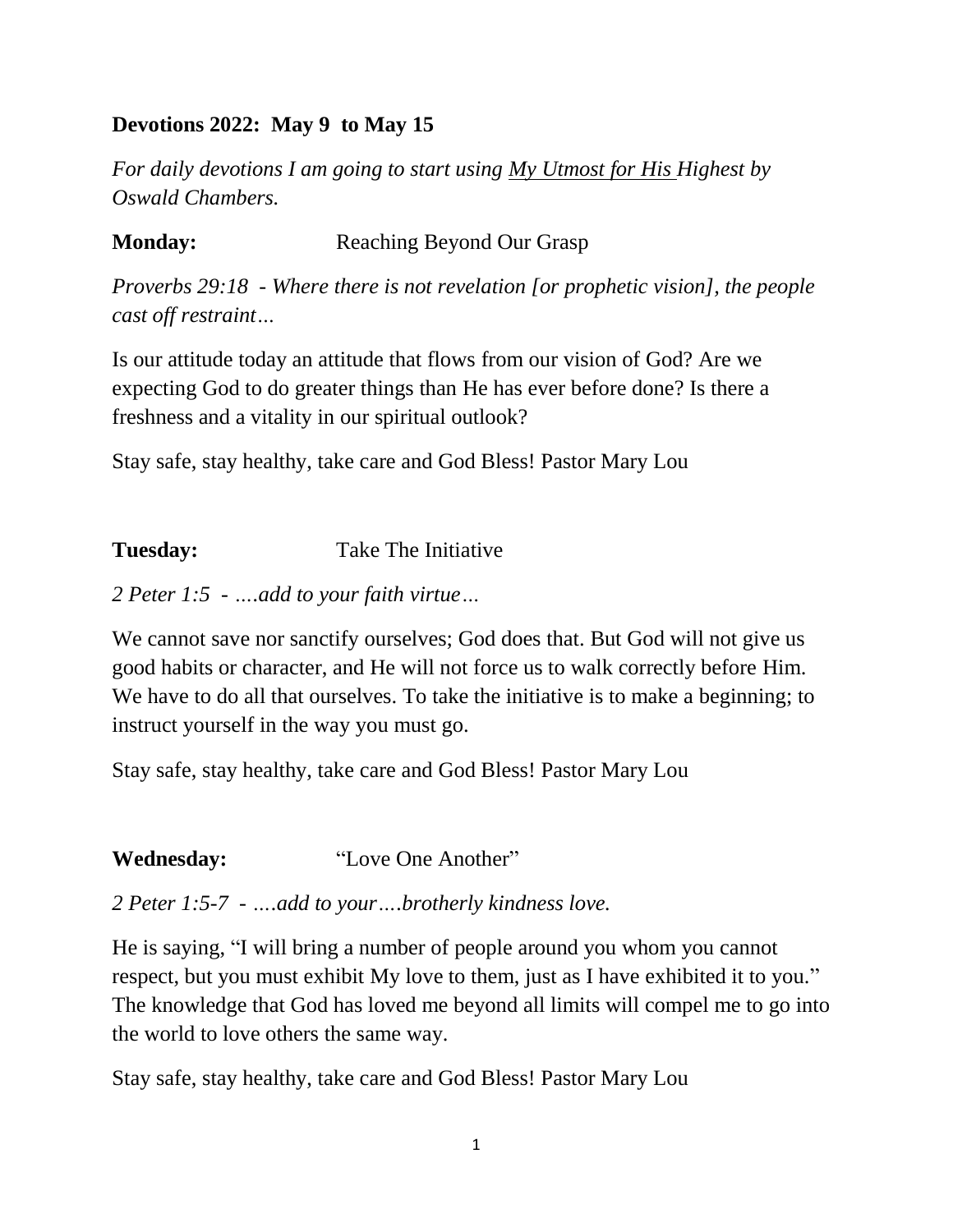# **Thursday:** The Habit Of Having No Habits

*2 Peter 1:8 - If these things are yours and abound, you will be neither barren nor unfruitful…*

Your god may be your little Christian habit; the habit of prayer or Bible reading at certain times of your day. Watch how your Father will upset your schedule if you begin to worship your habit, instead of what the habit symbolizes. The right thing to do with godly habits is to immerse them in the life of the Lord until they become such an automatic expression our lives that we are no longer aware of them.

Stay safe, stay healthy, take care and God Bless! Pastor Mary Lou

## **Friday:** The Habit Of Keeping A Clear Conscience

*Acts 24:16 - …strive to have a conscience without offense toward God and men.*

If I am in the habit of continually holding God's standard in front of me, my conscience will always direct me to God's perfect law and indicate what I should do. The question is, will I obey? I have to make an effort to keep my conscience so sensitive that I can live without any offense toward anyone.

Stay safe, stay healthy, take care and God Bless! Pastor Mary Lou

# **Saturday:** The Habit Of Enjoying Adversity

# *2 Corinthians 4:10 - …that the life of Jesus also may be manifested in our body.*

It is adversity that makes us exhibit His life in our mortal flesh. Is my life exhibiting the essence of the sweetness of the Son of God, or just the basic irritation of "myself" that I would have apart from Him? The only thing that will enable me to enjoy adversity is the acute sense of eagerness of allowing the life of the Son of God to evidence itself in me.

Stay safe, stay healthy, take care and God Bless! Pastor Mary Lou